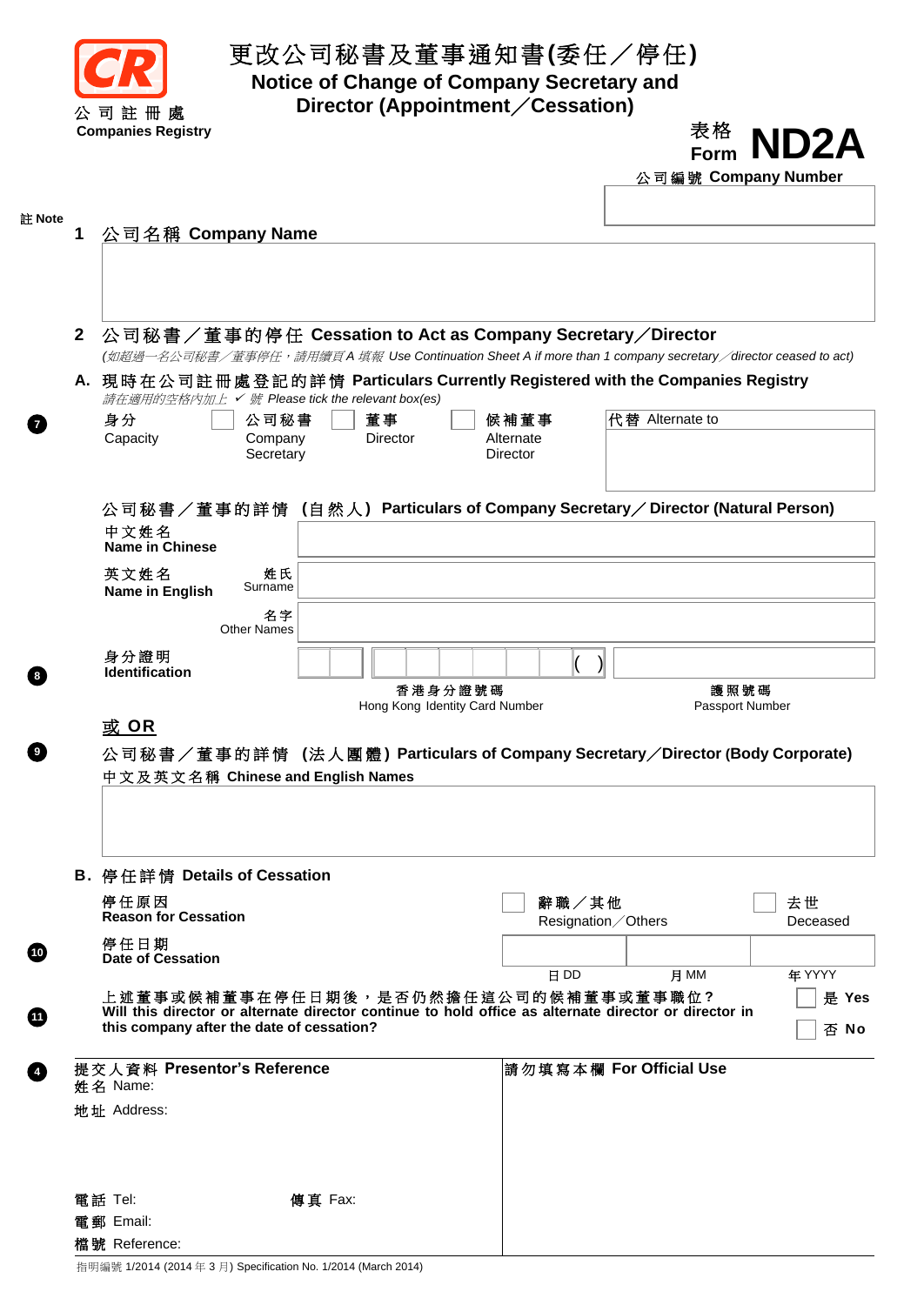

**12**

**13**

**14**

**15**

**12** 

**1** 

**16**

# **3** 委任公司秘書/董事 **(**自然人**) Appointment of Company Secretary**/**Director (Natural Person)**

*(*如委任超過一名自然人為公司秘書/董事,請用續頁 *B* 填報 *Use Continuation Sheet B if more than 1 natural person is appointed as company secretary*/*director)*

| 身分                                            | 公司秘書                     | 董事                                  | 候補董事                  | 代替 Alternate to |                                                                                                                                            |                                                                                                                                                                                                                                                            |
|-----------------------------------------------|--------------------------|-------------------------------------|-----------------------|-----------------|--------------------------------------------------------------------------------------------------------------------------------------------|------------------------------------------------------------------------------------------------------------------------------------------------------------------------------------------------------------------------------------------------------------|
| <b>Capacity</b>                               | Company<br>Secretary     | Director                            | Alternate<br>Director |                 |                                                                                                                                            |                                                                                                                                                                                                                                                            |
| 中文姓名<br><b>Name in Chinese</b>                |                          |                                     |                       |                 |                                                                                                                                            |                                                                                                                                                                                                                                                            |
| 英文姓名<br>Name in English                       | 姓氏<br>Surname            |                                     |                       |                 |                                                                                                                                            |                                                                                                                                                                                                                                                            |
|                                               | 名字<br><b>Other Names</b> |                                     |                       |                 |                                                                                                                                            |                                                                                                                                                                                                                                                            |
| 前用姓名<br><b>Previous Names</b>                 | 中文<br>Chinese            |                                     |                       |                 |                                                                                                                                            |                                                                                                                                                                                                                                                            |
|                                               | 英文<br>English            |                                     |                       |                 |                                                                                                                                            |                                                                                                                                                                                                                                                            |
| 別名<br><b>Alias</b>                            | 中文<br>Chinese            |                                     |                       |                 |                                                                                                                                            |                                                                                                                                                                                                                                                            |
|                                               | _<br>英文<br>English       |                                     |                       |                 |                                                                                                                                            |                                                                                                                                                                                                                                                            |
| 地址<br><b>Address</b>                          |                          |                                     |                       |                 |                                                                                                                                            |                                                                                                                                                                                                                                                            |
|                                               |                          |                                     |                       |                 |                                                                                                                                            |                                                                                                                                                                                                                                                            |
|                                               |                          |                                     |                       |                 |                                                                                                                                            |                                                                                                                                                                                                                                                            |
|                                               | 國家/地區<br>Country/Region  |                                     |                       |                 |                                                                                                                                            |                                                                                                                                                                                                                                                            |
| 電郵地址<br><b>Email Address</b>                  |                          |                                     |                       |                 |                                                                                                                                            |                                                                                                                                                                                                                                                            |
| 身分證明 Identification                           |                          |                                     |                       |                 |                                                                                                                                            |                                                                                                                                                                                                                                                            |
| (a) 香港身分證號碼<br>Hong Kong Identity Card Number |                          |                                     |                       |                 |                                                                                                                                            |                                                                                                                                                                                                                                                            |
| (b) 護照<br>Passport                            |                          | 簽發國家/地區<br>Issuing Country / Region |                       |                 |                                                                                                                                            |                                                                                                                                                                                                                                                            |
|                                               |                          | 號碼<br>Number                        |                       |                 |                                                                                                                                            |                                                                                                                                                                                                                                                            |
| 委任日期 Date of Appointment                      |                          |                                     |                       |                 |                                                                                                                                            |                                                                                                                                                                                                                                                            |
|                                               |                          |                                     |                       | 日 DD            | 月 MM                                                                                                                                       | 年 YYYY                                                                                                                                                                                                                                                     |
| company at the time of this appointment?      |                          |                                     |                       |                 | 上述董事或候補董事在獲得這次委任時,是否已經是這公司的現任候補董事或董事?<br>Is this director or alternate director already an existing alternate director or director in this | 是 Yes<br>否 No                                                                                                                                                                                                                                              |
| 提示<br><b>Advisory Note</b>                    |                          |                                     |                       |                 |                                                                                                                                            | 所有公司董事均應閱讀公司註冊處編製的《董事責任指引》,並熟悉該指引所概述的董事一般責任。<br>All directors of the company are advised to read 'A Guide on Directors' Duties' published by the<br>Companies Registry and acquaint themselves with the general duties of directors outlined in the Guide. |
|                                               |                          |                                     |                       |                 |                                                                                                                                            |                                                                                                                                                                                                                                                            |
| 本人同意擔任公司的董事/候補董事*,並確認本人已年滿18歲。                |                          |                                     |                       |                 |                                                                                                                                            |                                                                                                                                                                                                                                                            |
|                                               |                          |                                     |                       |                 |                                                                                                                                            | I consent to act as director / alternate director* of this company and confirm that I have attained the age of 18 years.                                                                                                                                   |
|                                               |                          |                                     |                       |                 |                                                                                                                                            |                                                                                                                                                                                                                                                            |
|                                               |                          |                                     |                       |                 |                                                                                                                                            |                                                                                                                                                                                                                                                            |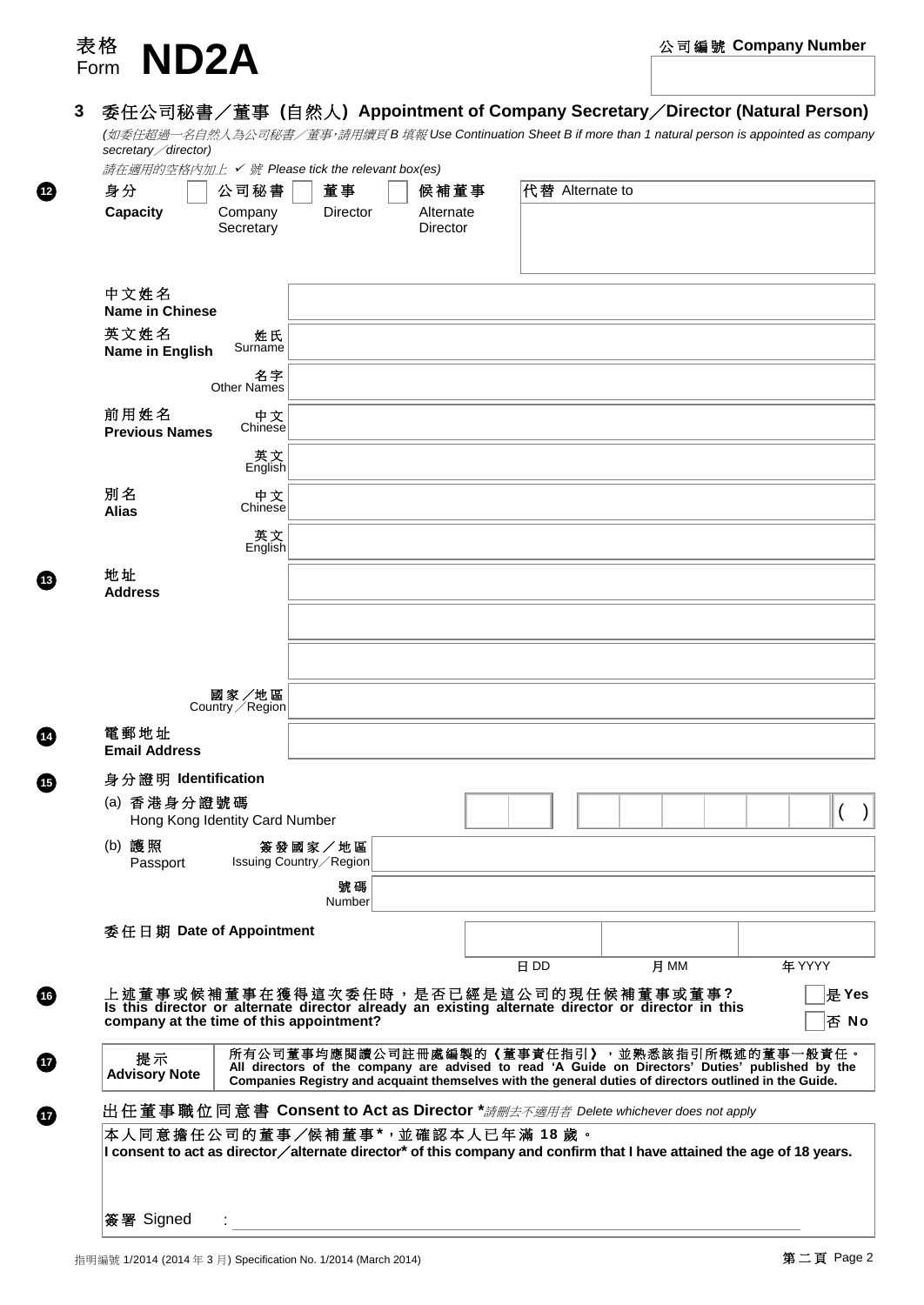|   | 表格<br><b>ND2A</b><br>Form      |                                                                                 |                                                                                                                                                                                                                                                            |                 | 公司編號 Company Number |               |
|---|--------------------------------|---------------------------------------------------------------------------------|------------------------------------------------------------------------------------------------------------------------------------------------------------------------------------------------------------------------------------------------------------|-----------------|---------------------|---------------|
| 4 | company secretary / director)  |                                                                                 | 委任公司秘書/董事 (法人團體) Appointment of Company Secretary/Director (Body Corporate)<br>(如委任超過一個法人團體為公司秘書/董事,請用續頁 C 填報 Use Continuation Sheet C if more than 1 body corporate is appointed as                                                                       |                 |                     |               |
|   | 身分<br>Capacity                 | 請在適用的空格内加上 V 號 Please tick the relevant box(es)<br>公司秘書<br>Company<br>Secretary | 董事<br>候補董事<br>Director<br>Alternate<br>Director                                                                                                                                                                                                            | 代替 Alternate to |                     |               |
|   | 中文名稱<br><b>Name in Chinese</b> |                                                                                 |                                                                                                                                                                                                                                                            |                 |                     |               |
|   | 英文名稱<br>Name in English        |                                                                                 |                                                                                                                                                                                                                                                            |                 |                     |               |
|   | 地址<br><b>Address</b>           |                                                                                 |                                                                                                                                                                                                                                                            |                 |                     |               |
|   | 國家/地區                          |                                                                                 |                                                                                                                                                                                                                                                            |                 |                     |               |
|   | Country / Region               |                                                                                 |                                                                                                                                                                                                                                                            |                 |                     |               |
|   | 電郵地址<br><b>Email Address</b>   |                                                                                 |                                                                                                                                                                                                                                                            |                 |                     |               |
|   | 公司編號 Company Number            |                                                                                 |                                                                                                                                                                                                                                                            |                 |                     |               |
|   | (只適用於在香港註冊的法人團體)               | (Only applicable to body corporate registered in Hong Kong)                     |                                                                                                                                                                                                                                                            |                 |                     |               |
|   | 委任日期 Date of Appointment       |                                                                                 |                                                                                                                                                                                                                                                            |                 |                     |               |
|   |                                |                                                                                 |                                                                                                                                                                                                                                                            | 日 DD            | 月 MM                | 年 YYYY        |
|   |                                | company at the time of this appointment?                                        | 上述董事或候補董事在獲得這次委任時,是否已經是這公司的現任候補董事或董事?<br>Is this director or alternate director already an existing alternate director or director in this                                                                                                                 |                 |                     | 是 Yes<br>否 No |
|   | 提示<br><b>Advisory Note</b>     |                                                                                 | 所有公司董事均應閱讀公司註冊處編製的《董事責任指引》,並熟悉該指引所概述的董事一般責任。<br>All directors of the company are advised to read 'A Guide on Directors' Duties' published by the<br>Companies Registry and acquaint themselves with the general duties of directors outlined in the Guide. |                 |                     |               |
|   | 簽署 Signed:                     | alternate director* of this company.                                            | 出任董事職位同意書 Consent to Act as Director<br>本人謹代表上述公司確認,上述公司同意擔任公司的董事/候補董事*。<br>I, acting on behalf of the above named company, confirm that the above company consents to act as director/                                                                    |                 |                     |               |
|   |                                |                                                                                 | 董事(法人團體)的董事/公司秘書/獲授權人士*<br>Director / Company Secretary / Authorized Person of the Director (Body Corporate)*                                                                                                                                              |                 |                     |               |
|   |                                |                                                                                 | 本通知書包括下列續頁 This Notice includes the following Continuation Sheet(s)                                                                                                                                                                                        |                 |                     |               |
|   | 續頁 Continuation Sheet(s)       |                                                                                 | A                                                                                                                                                                                                                                                          | B               |                     | C             |
| 5 | 頁 數 Number of pages            | 確認(適用的話) Confirmation (If applicable)                                           | 名列本通知書內的每一名獲委任為公司秘書的自然人通常居於香港。<br>Each natural person appointed as company secretary and named in this Notice ordinarily resides in Hong Kong.                                                                                                             |                 |                     |               |
|   | 簽署 Signed                      |                                                                                 |                                                                                                                                                                                                                                                            |                 |                     |               |
|   | 姓名 Name                        |                                                                                 | 董事 Director / 公司秘書 Company Secretary *                                                                                                                                                                                                                     | 日期 Date         | 日DD / 月MM / 年YYYY   |               |
|   |                                | *請删去不適用者 Delete whichever does not apply                                        |                                                                                                                                                                                                                                                            |                 |                     |               |

**19**

**18**

**19**

**20**

**21**

**22**

**23**

**23**

**24**

**6**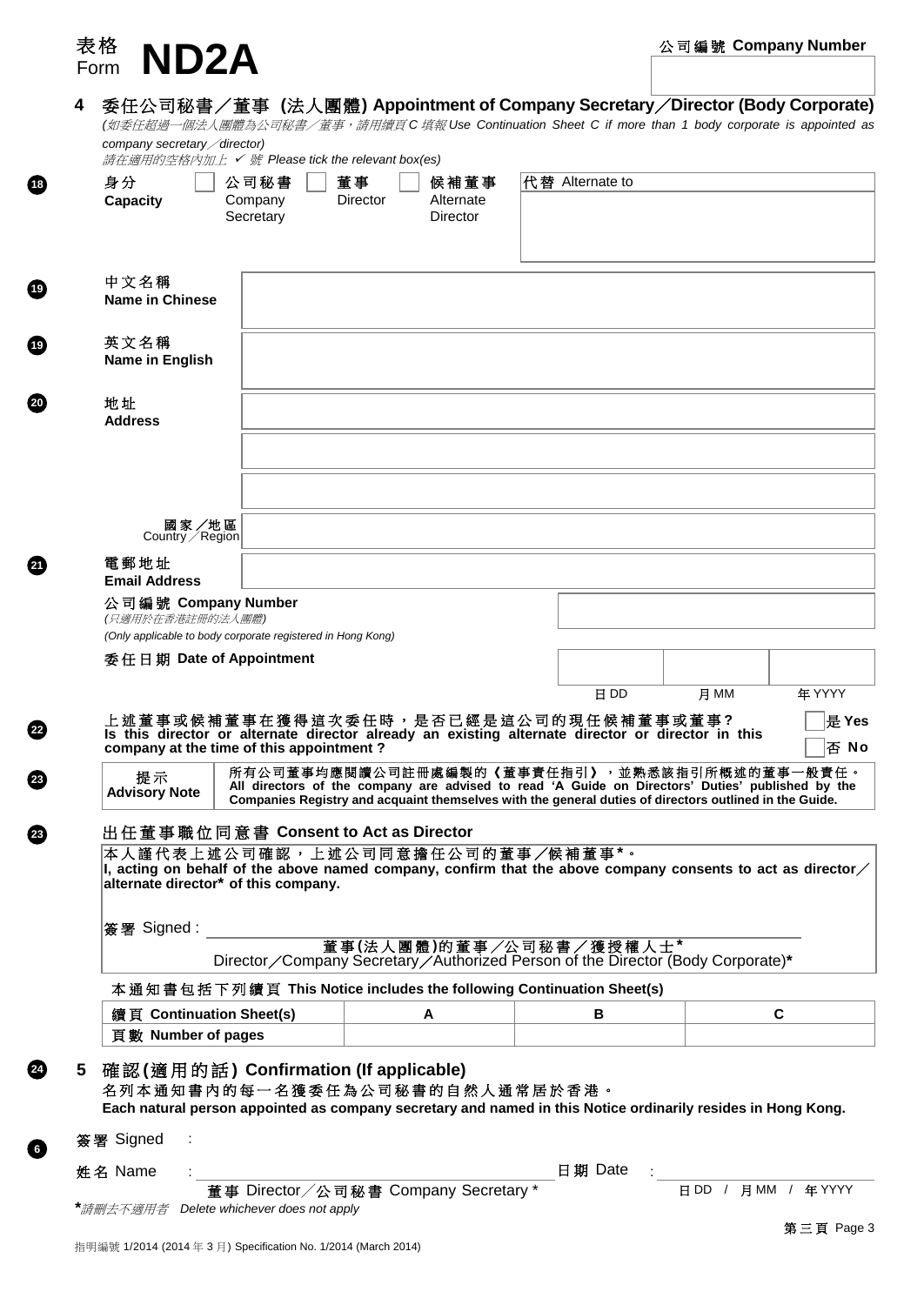|                               |                              | 請在適用的空格内加上 V 號 Please tick the relevant box(es) | Cessation to Act as Company Secretary / Director (Section 2) |                 | A. 現時在公司註冊處登記的詳情 Particulars Currently Registered with the Companies Registry |
|-------------------------------|------------------------------|-------------------------------------------------|--------------------------------------------------------------|-----------------|-------------------------------------------------------------------------------|
| 身分<br>Capacity                | 公司秘書<br>Company<br>Secretary | 董事<br><b>Director</b>                           | 候補董事<br>Alternate<br><b>Director</b>                         | 代替 Alternate to |                                                                               |
|                               |                              |                                                 |                                                              |                 | 公司秘書/董事的詳情 (自然人) Particulars of Company Secretary/Director (Natural Person)   |
| 中文姓名<br>Name in Chinese       |                              |                                                 |                                                              |                 |                                                                               |
| 英文姓名<br>Name in English       | 姓氏<br>Surname                |                                                 |                                                              |                 |                                                                               |
|                               | 名字<br><b>Other Names</b>     |                                                 |                                                              |                 |                                                                               |
| 身分證明<br><b>Identification</b> |                              |                                                 | 香港身分證號碼<br>Hong Kong Identity Card Number                    |                 | 護照號碼<br>Passport Number                                                       |
|                               |                              |                                                 |                                                              |                 |                                                                               |

**B.** 停 任詳情 **Details of Cessation**

**9**

**8**

**7**

**11**

**10**

| 停任原因<br><b>Reason for Cessation</b>                                                                                                                                                        | 辭職/其他<br>Resignation / Others |      | 去世<br>Deceased |  |  |  |
|--------------------------------------------------------------------------------------------------------------------------------------------------------------------------------------------|-------------------------------|------|----------------|--|--|--|
| 停任日期<br><b>Date of Cessation</b>                                                                                                                                                           | <b>H</b> DD                   | 月 MM | 年 YYYY         |  |  |  |
| 上述董事或候補董事在停任日期後,是否仍然擔任這公司的候補董事或董事職位?<br>Will this director or alternate director continue to hold office as alternate director or director in<br>this company after the date of cessation? |                               |      |                |  |  |  |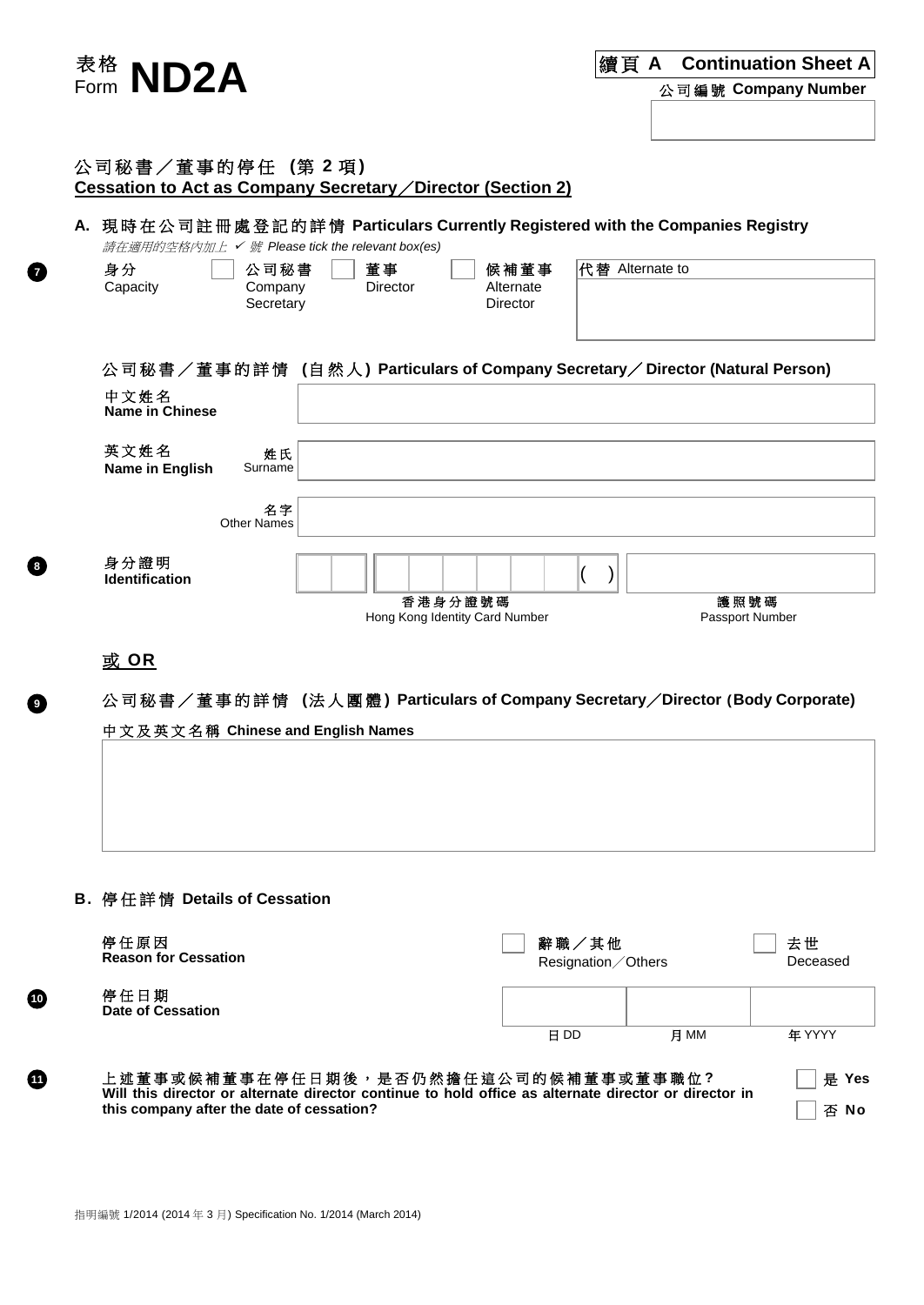

公司編號 **Company Number**

| 身分<br><b>Capacity</b>                                                                                                                                                                  | 公司秘書<br>Company<br>Secretary   | 董事<br><b>Director</b>                     | Alternate<br><b>Director</b>                                                                                                                                                                                                                               | 候補董事 |      | 代替 Alternate to |      |  |                         |
|----------------------------------------------------------------------------------------------------------------------------------------------------------------------------------------|--------------------------------|-------------------------------------------|------------------------------------------------------------------------------------------------------------------------------------------------------------------------------------------------------------------------------------------------------------|------|------|-----------------|------|--|-------------------------|
| 中文姓名<br><b>Name in Chinese</b>                                                                                                                                                         |                                |                                           |                                                                                                                                                                                                                                                            |      |      |                 |      |  |                         |
| 英文姓名<br>Name in English                                                                                                                                                                | 姓氏<br>Surname                  |                                           |                                                                                                                                                                                                                                                            |      |      |                 |      |  |                         |
|                                                                                                                                                                                        | 名字<br><b>Other Names</b>       |                                           |                                                                                                                                                                                                                                                            |      |      |                 |      |  |                         |
| 前用姓名<br><b>Previous Names</b>                                                                                                                                                          | 中文<br>Chinese                  |                                           |                                                                                                                                                                                                                                                            |      |      |                 |      |  |                         |
|                                                                                                                                                                                        | 英文<br>English                  |                                           |                                                                                                                                                                                                                                                            |      |      |                 |      |  |                         |
| 別名<br><b>Alias</b>                                                                                                                                                                     | 中文<br>Chinese                  |                                           |                                                                                                                                                                                                                                                            |      |      |                 |      |  |                         |
|                                                                                                                                                                                        | 英文<br>English                  |                                           |                                                                                                                                                                                                                                                            |      |      |                 |      |  |                         |
| 地址<br><b>Address</b>                                                                                                                                                                   |                                |                                           |                                                                                                                                                                                                                                                            |      |      |                 |      |  |                         |
| 電郵地址                                                                                                                                                                                   | 國家/地區<br> Country/Region       |                                           |                                                                                                                                                                                                                                                            |      |      |                 |      |  |                         |
| <b>Email Address</b><br>身分證明 Identification<br>(a) 香港身分證號碼                                                                                                                             | Hong Kong Identity Card Number |                                           |                                                                                                                                                                                                                                                            |      |      |                 |      |  | $\mathcal{L}$           |
| (b) 護照<br>Passport                                                                                                                                                                     |                                | 簽發國家/地區<br>Issuing Country / Region<br>號碼 |                                                                                                                                                                                                                                                            |      |      |                 |      |  |                         |
| 委任日期 Date of Appointment                                                                                                                                                               |                                | Number                                    |                                                                                                                                                                                                                                                            |      |      |                 |      |  |                         |
| 上述董事或候補董事在獲得這次委任時,是否已經是這公司的現任候補董事或董事?<br>Is this director or alternate director already an existing alternate director or director in this company at<br>the time of this appointment? |                                |                                           |                                                                                                                                                                                                                                                            |      | 日 DD |                 | 月 MM |  | 年 YYYY<br>是 Yes<br>否 No |
| 提示<br><b>Advisory Note</b>                                                                                                                                                             |                                |                                           | 所有公司董事均應閱讀公司註冊處編製的《董事責任指引》,並熟悉該指引所概述的董事一般責任。<br>All directors of the company are advised to read 'A Guide on Directors' Duties' published by the<br>Companies Registry and acquaint themselves with the general duties of directors outlined in the Guide. |      |      |                 |      |  |                         |
|                                                                                                                                                                                        |                                |                                           |                                                                                                                                                                                                                                                            |      |      |                 |      |  |                         |
| 本人同意擔任公司的董事/候補董事*,並確認本人已年滿18歲。<br>I consent to act as director / alternate director* of this company and confirm that I have attained the age of 18 years.                             |                                |                                           |                                                                                                                                                                                                                                                            |      |      |                 |      |  |                         |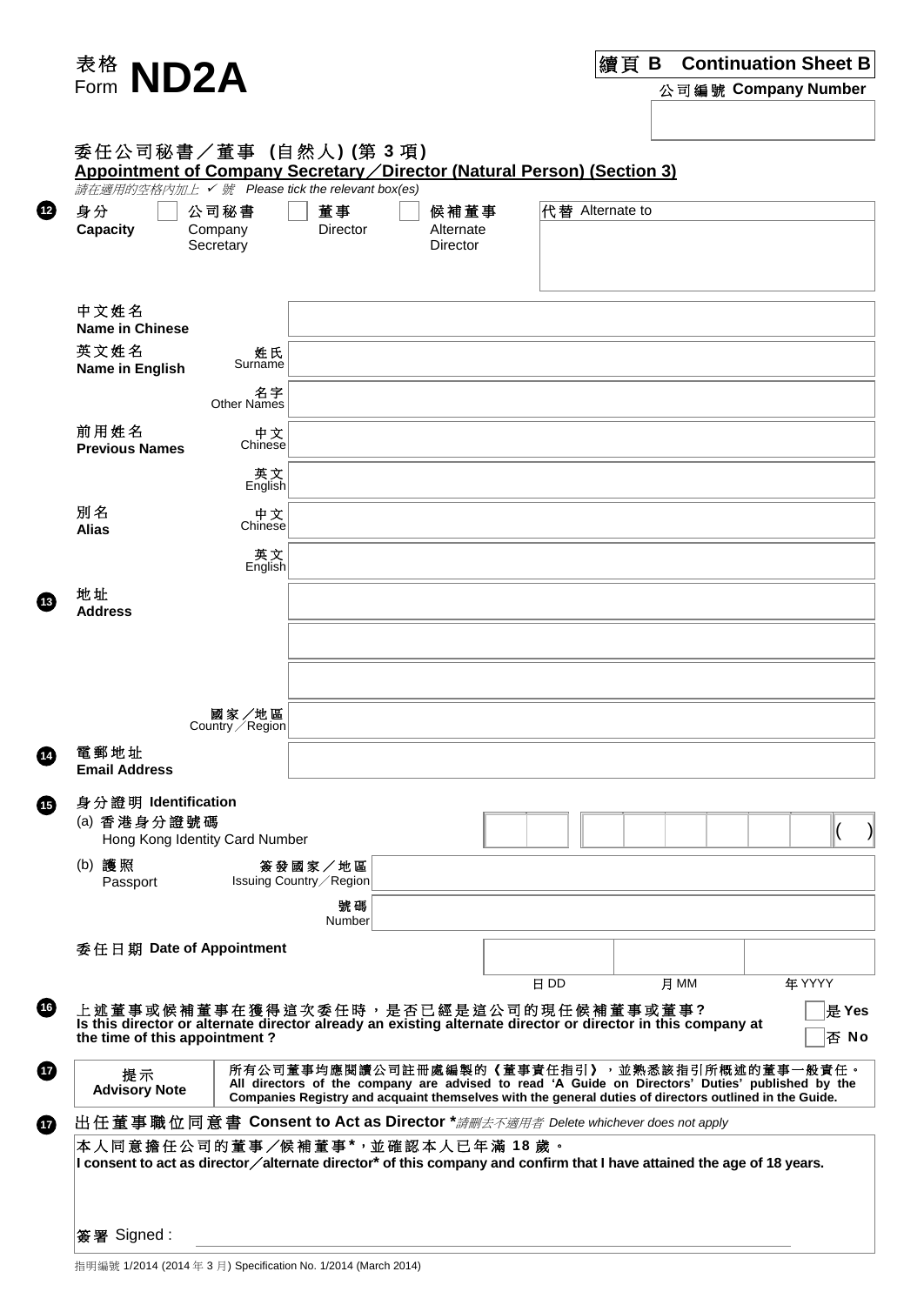| $R_{\text{Form}}^*$ ND2A                                                                                                                                                                        |                      |          |                              |                 | 續頁C                                                                                                                                                                                                                                                        | <b>Continuation Sheet C</b> |
|-------------------------------------------------------------------------------------------------------------------------------------------------------------------------------------------------|----------------------|----------|------------------------------|-----------------|------------------------------------------------------------------------------------------------------------------------------------------------------------------------------------------------------------------------------------------------------------|-----------------------------|
|                                                                                                                                                                                                 |                      |          |                              |                 |                                                                                                                                                                                                                                                            | 公司編號 Company Number         |
|                                                                                                                                                                                                 |                      |          |                              |                 |                                                                                                                                                                                                                                                            |                             |
| 委任公司秘書/董事(法人團體) (第4項)                                                                                                                                                                           |                      |          |                              |                 |                                                                                                                                                                                                                                                            |                             |
| Appointment of Company Secretary / Director (Body Corporate) (Section 4)<br>請在適用的空格内加上 V 號 Please tick the relevant box(es)                                                                     |                      |          |                              |                 |                                                                                                                                                                                                                                                            |                             |
| 身分                                                                                                                                                                                              | 公司秘書                 | 董事       | 候補董事                         | 代替 Alternate to |                                                                                                                                                                                                                                                            |                             |
| Capacity                                                                                                                                                                                        | Company<br>Secretary | Director | Alternate<br><b>Director</b> |                 |                                                                                                                                                                                                                                                            |                             |
|                                                                                                                                                                                                 |                      |          |                              |                 |                                                                                                                                                                                                                                                            |                             |
| 中文名稱<br>Name in Chinese                                                                                                                                                                         |                      |          |                              |                 |                                                                                                                                                                                                                                                            |                             |
|                                                                                                                                                                                                 |                      |          |                              |                 |                                                                                                                                                                                                                                                            |                             |
| 英文名稱<br>Name in English                                                                                                                                                                         |                      |          |                              |                 |                                                                                                                                                                                                                                                            |                             |
| 地址<br><b>Address</b>                                                                                                                                                                            |                      |          |                              |                 |                                                                                                                                                                                                                                                            |                             |
|                                                                                                                                                                                                 |                      |          |                              |                 |                                                                                                                                                                                                                                                            |                             |
|                                                                                                                                                                                                 |                      |          |                              |                 |                                                                                                                                                                                                                                                            |                             |
|                                                                                                                                                                                                 |                      |          |                              |                 |                                                                                                                                                                                                                                                            |                             |
| 國家/地區<br>Country/Region                                                                                                                                                                         |                      |          |                              |                 |                                                                                                                                                                                                                                                            |                             |
| 電郵地址<br><b>Email Address</b>                                                                                                                                                                    |                      |          |                              |                 |                                                                                                                                                                                                                                                            |                             |
| 公司編號 Company Number<br>(只摘用於在香港詳冊的法人團體)                                                                                                                                                         |                      |          |                              |                 |                                                                                                                                                                                                                                                            |                             |
| (Only applicable to body corporate registered in Hong Kong)                                                                                                                                     |                      |          |                              |                 |                                                                                                                                                                                                                                                            |                             |
| 委任日期 Date of Appointment                                                                                                                                                                        |                      |          |                              |                 |                                                                                                                                                                                                                                                            |                             |
|                                                                                                                                                                                                 |                      |          |                              | <b>H</b> DD     | 月 MM                                                                                                                                                                                                                                                       | 年 YYYY                      |
| 上 述 董 事 或 候 補 董 事 在 獲 得 這 次 委 任 時 , 是 否 已 經 是 這 公 司 的 現 任 候 補 董 事 或 董 事 ?                                                                                                                       |                      |          |                              |                 |                                                                                                                                                                                                                                                            | 是 Yes                       |
| Is this director or alternate director already an existing alternate director or director in this company at<br>the time of this appointment?                                                   |                      |          |                              |                 |                                                                                                                                                                                                                                                            | 否 No                        |
| 提示<br><b>Advisory Note</b>                                                                                                                                                                      |                      |          |                              |                 | 所有公司董事均應閱讀公司註冊處編製的《董事責任指引》,並熟悉該指引所概述的董事一般責任。<br>All directors of the company are advised to read 'A Guide on Directors' Duties' published by the<br>Companies Registry and acquaint themselves with the general duties of directors outlined in the Guide. |                             |
| 出任董事職位同意書 Consent to Act as Director                                                                                                                                                            |                      |          |                              |                 |                                                                                                                                                                                                                                                            |                             |
| 本人謹代表上述公司確認,上述公司同意擔任公司的董事/候補董事*。<br>I, acting on behalf of the above named company, confirm that the above company consents to act as director $\angle$<br>alternate director* of this company. |                      |          |                              |                 |                                                                                                                                                                                                                                                            |                             |
|                                                                                                                                                                                                 |                      |          |                              |                 |                                                                                                                                                                                                                                                            |                             |
| 簽署 Signed:                                                                                                                                                                                      |                      |          | 董事(法人團體)的董事/公司秘書/獲授權人士*      |                 |                                                                                                                                                                                                                                                            |                             |
|                                                                                                                                                                                                 |                      |          |                              |                 | Director / Company Secretary / Authorized Person of the Director (Body Corporate)*                                                                                                                                                                         |                             |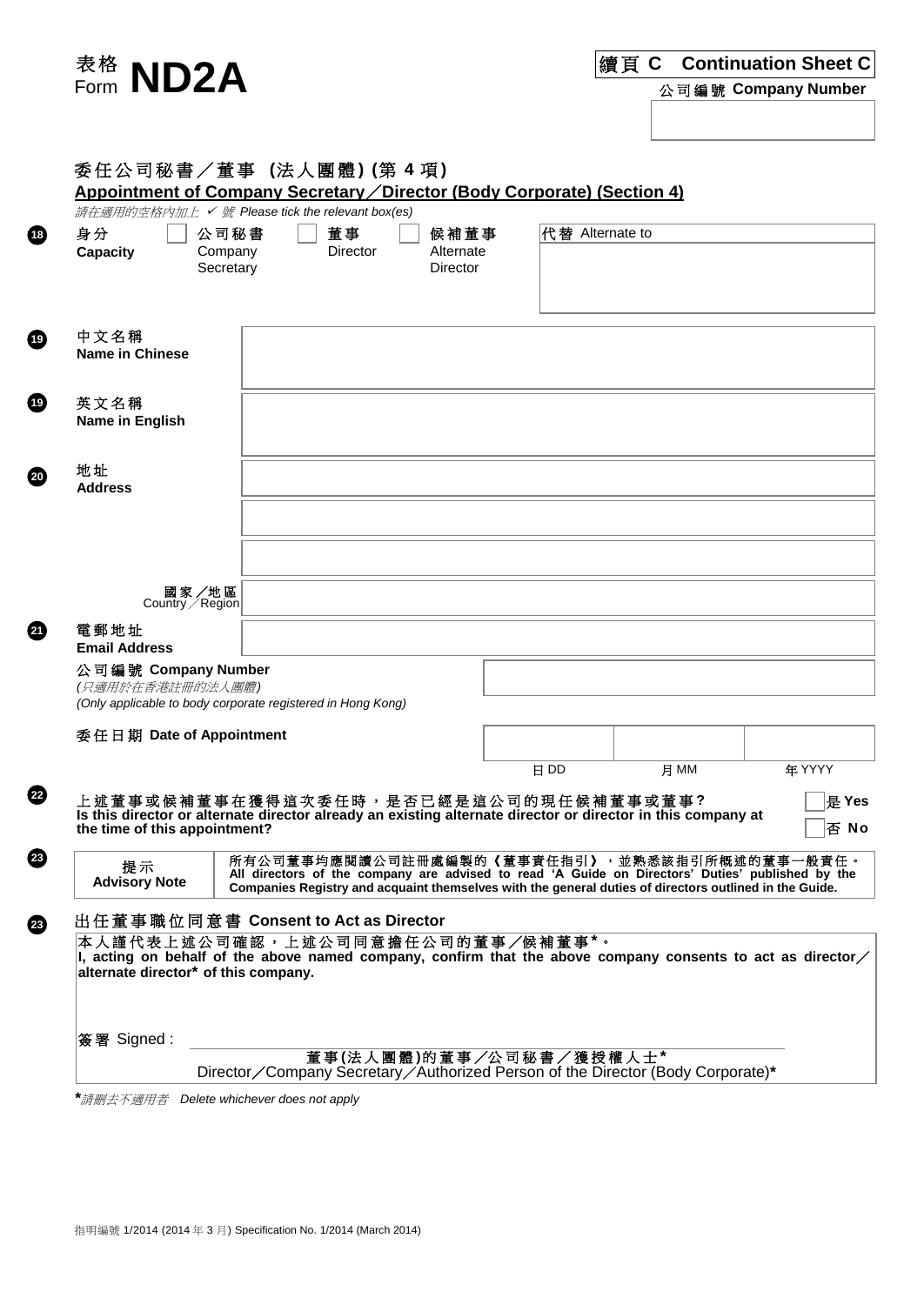# 《 公司條例 》 **(**香港法例第 **622** 章 **)** 第 **645(1)**、 **645(4)**、 **652(1)** 及 **652(2)** 條規定 交 付 的

## 更 改 公 司 秘書及董事通知書 **(** 委任/停任 **)**

#### 填表須知 – 表格 ND2A

## 附 註

## 引 言

- **1.** (a) 本表格是用以通知公司註冊處處長 (「處長 」)有關在香港成立為法團的公司的 公 司 秘書或聯名 公 司 秘 書 (「 公 司 秘書」) 或董事的委任 (包括候補董事的委任但不 包 括 備 任 董 事 的 提 名 ) 。本表格亦用以通知處長有關 公 司 秘書或 董 事 (包括候補 董事但不包括備任董事) 的停任。公司須在公司秘書或董事獲委任或停任後的 15 日 內 將本表格 交 付處長登記 。
	- (b) 每間在香港成立為法團的私人公司必須有一名公司秘書及最少一名屬自然人的 董事,但公司秘書一職不得由公司的唯一董事兼任。只有一名董事的私人公司 不得 委任一個亦以該董事為唯一董事的法人團體作為該公司的公司秘書。如私人 公司屬某公司集團的成員,而該公司集團的成員當中有上市公司,該私人公司不 得 委任法人團體為董事。
	- (c) 每間在香港成立為法團的公眾公司及擔保有限公司必須有一名公司秘書及最少 兩名董事, 公司秘書一職可由其中一名董事兼任。法人團體 不得 擔任該類公司 的董事。
	- (d) 如私人公司只有一名成員 , 而該成員 同時亦 是 該 公司的唯一董事,則不論該公 司的章程細則有何規定, 該公司可藉在成員大會上通過的決議, 提名一位年滿 18 歲的人士(須不屬法人團體)為該公司的備任董事,一旦唯一董事去世,即可 代 替 其行事 。
- **2.** 請使用適當的表格申報下列更改 —

| 更改事項                      | 表格      |
|---------------------------|---------|
| 本地公司董事(包括候補董事) 或公司秘書詳情的更改 | 表格 ND2B |
| 本地公司備任董事的提名或停任            | 表 格 ND5 |
| 本地公司備任董事詳情的更改             | 表格 ND7  |

- 3. 請劃一以中文或英文申報各項所需資料。如以中文申報,請用繁體字。以手寫方式 填寫的表格或不會被公司註冊處接納。
- **4.** 請提供提交人資料。除非有特別事項需要公司註冊處注意,否則無 須 另加附函。
- **5.** 你可郵寄 本表格到 「香港金鐘道 66 號金鐘道政府合署 14 樓公司註冊處」, 或 親 身 到上址 交付。如以 郵 寄 方 式 交 付 表 格 而 處 長 並 沒 有 收 到 該 表 格 的 話, 則 該 表 格 不 會 視 作曾為遵從《公司條例》中有關條文的規定而交付處長。

#### 簽 署

**6.** 本表格必須由一名董事或 公 司 秘書簽署,公司註冊處不接納未簽妥的表格。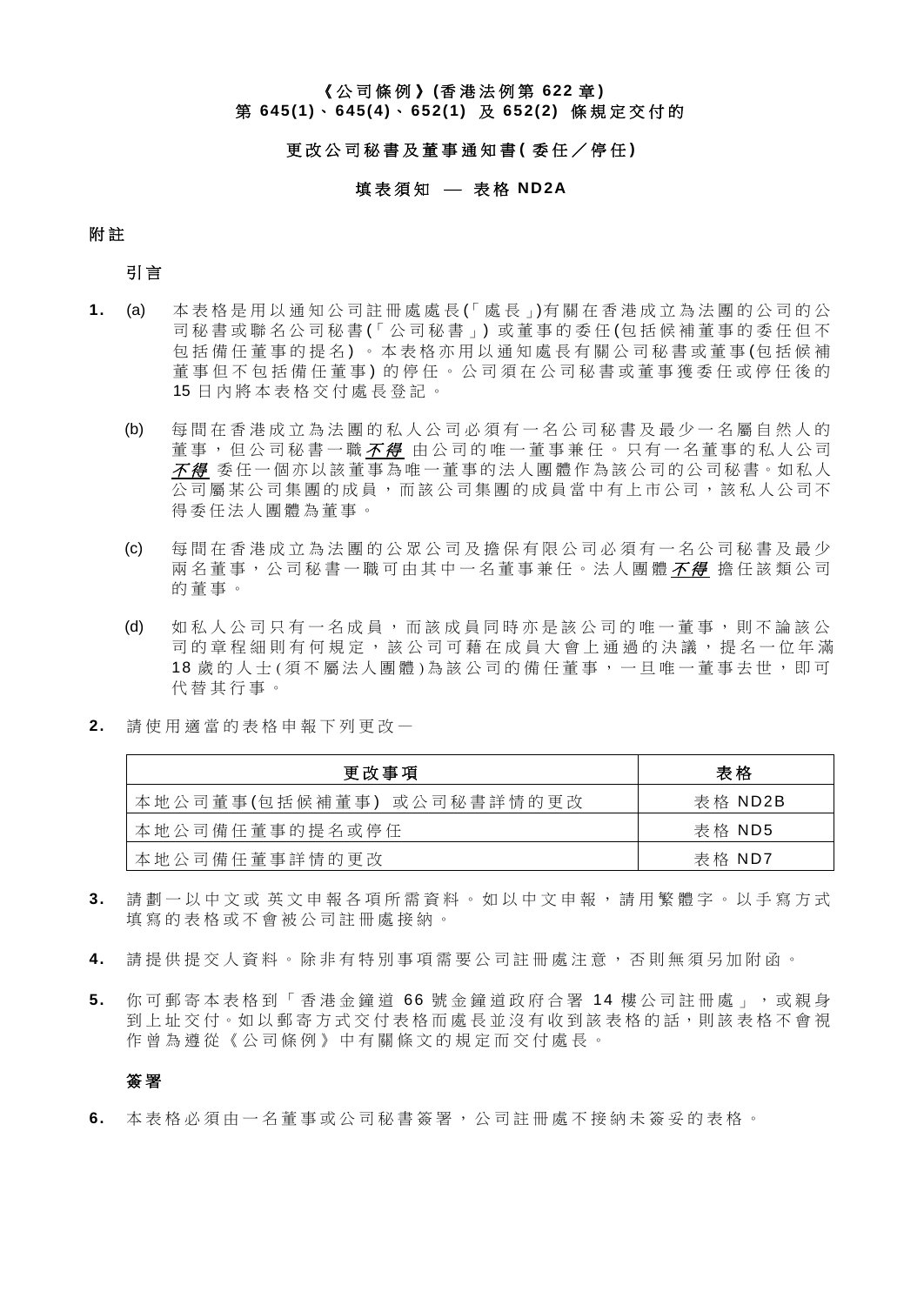## 公 司 秘書/董事的停任 **(**第 **2** 項 **)**

- **7.** 請述明停任者的身 分 。 如屬候補董事,請註明獲代替行事的董事姓名或名稱 。
- **8.** 請 填 報停任的屬自然人的 公 司 秘書或董事已在公司註冊處登記的香港身分證號碼或 護 照 號 碼, 以 方 便 本 處 識 別 身 分 。 如 該 項 資 料 未 曾 在 本 處 登 記 , 請 在 有 關 的 空 格 内 埴 上「無」。
- 9. 如停任的公司秘書為某商號的所有合夥人,請在供公司秘書(法人團體)申報名稱的空 格內申報商號名稱。
- **10.** 如 公 司 秘書或董事去世,請申報其去世日期,作為停任日期。
- 11. 請述明董事或候補董事在停任後,是否仍然擔任其他董事(包括候補董事)職位。如申 報公司秘書的停任,則無需填報此項。

#### 委 任 公 司 秘書/董事 **(**自然人 **) (**第 **3** 項 **)**

- **12.** 請述明獲委任者的身 分 。 如屬候補董事,請註明獲代替行事的董事姓名或名稱 。
- 13. (a) 請申報公司秘書*在香港 的通訊地址*。本處不接納非香港地址或郵政信箱號碼。
	- (b) 請申報董事的*通常住址*。如屬非香港地址,請同時申報「國家/地區」一欄。本 處不接納「轉交」地址或郵政信箱號碼。
- **14.** 請提供 公 司 秘書或董事的電郵地址 (如有的話 ) 以 方 便 聯 絡。如 電 郵 地 址 其 後 有 任 何 更 改,請以表格 ND2B 通知公司註冊處。
- **15.** 請申報 公 司 秘書或董事的香 港 身 分 證 號 碼。如 該 人 並 非 香 港 身 分 證 持 有 人,請 申 報 其 所持護照的號碼及簽發國家/地區。如該人並非香港身分證持有人,亦沒有任何護 照,則請在有關的空格內填上「無」。
- **16.** 請述明獲委任 者 是否已擔任 董事或 其他董事的候補董事的職位。如 申 報 公 司 秘書的委 任,則 無 需 填報此項 。
- **17.** 每 名 獲委任的 董 事 或候補董事 均須在本表格的 「 出任董事職位同意書 」 上 簽 署 。

所有公司董事均應閱讀公司註冊處編製的《董事責任指引》,並熟悉該指引所概述的董 事一般責任 。 公司應把該指引發給董事參考 。 該指引 可 於 公 司 註 冊 處 網 頁 (www.cr.gov.hk) 閱覽或下載, 印文本亦可於香港金鐘道 66 號金鐘道政府合署 13 和 14 樓公司註冊處的詢問 處 索 取 。

#### 委 任 公 司 秘書/董事 **(**法人團體 **) (**第 **4** 項 **)**

- **18.** 請述明獲委任者的身分。如屬候補董事,請註明獲代替行事的董事姓名或名稱。
- **19.** 如 某商號的所有合夥人 獲委任 為 公 司 的聯名公司 秘 書,請 在 供 公 司 秘 書 (法人團體 )申 報名稱的空格內填報商號名稱。
- 20. (a) 如 公 司 秘 書 屬 法 人 團 體,請 註 明 其 在 香 <del>渚</del>的 註 冊 辦 事 處 或 主 要 辦 事 處 的 地 址。本 處不接納非香港地址、「轉交」地址或郵政信箱號碼。
	- (b) 如董事屬法人團體 ,請註明其註冊辦事處或主要辦事處的地址。如屬 非香港 地 址,請 同 時 申 報「 國 家 / 地 區 」一 欄。本處不接納「 轉 交 」地 址 或 郵政信箱號碼。
- **21.** 請提供 公 司 秘書或董事的電郵地址 (如有的話 ) 以 方 便 聯 絡。如 電 郵 地 址 其 後 有 任 何 更 改,請以表格 ND2B 通知公司註冊處。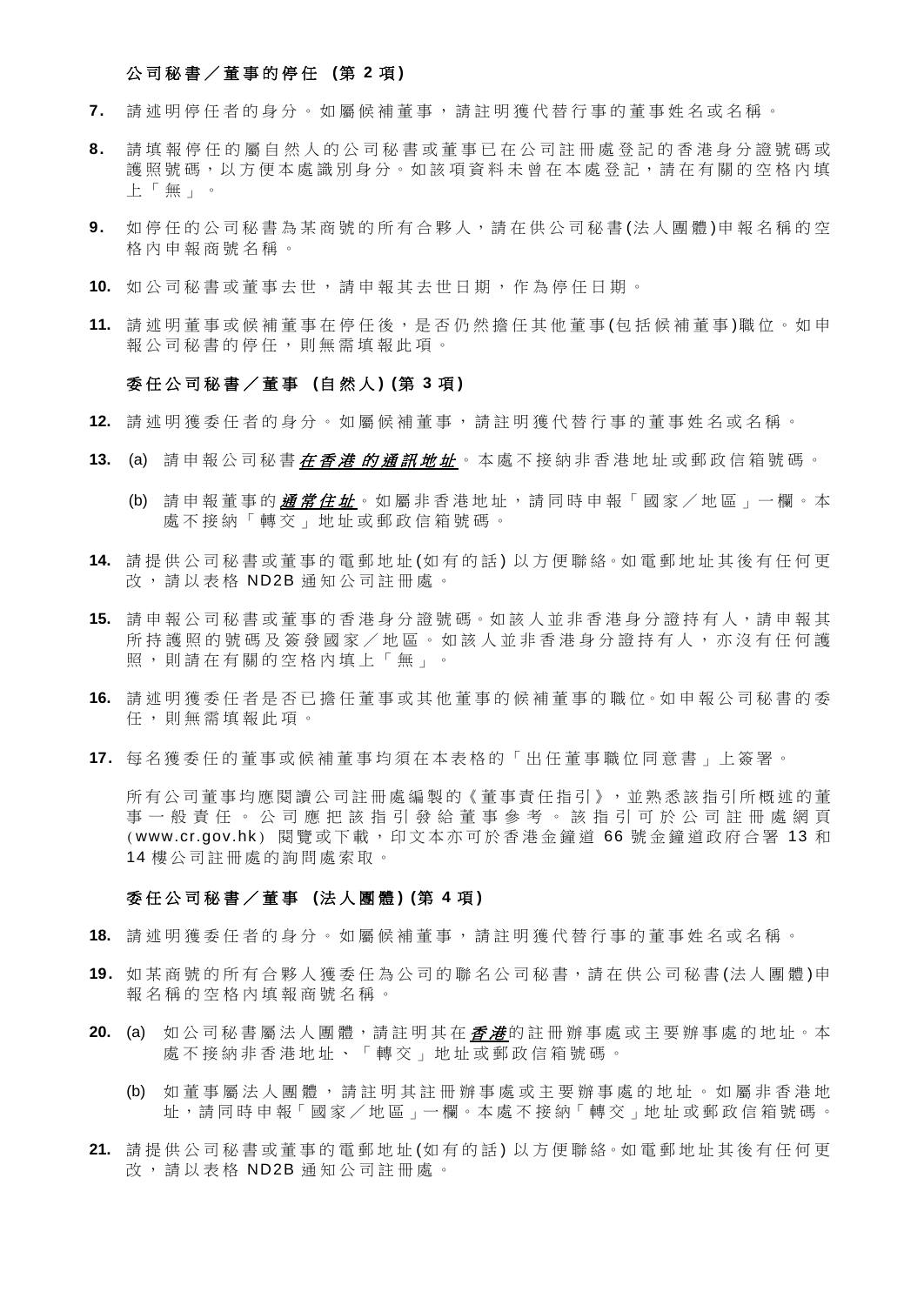- **22.** 請述明獲委任 者 是否已擔任 董事或 其他董事的候補董事的職位。如 申 報 公 司 秘 書 的 委 任,則 無 需 填報此項 。
- **23.** 每 名 獲委任的 董 事 或候補董事 均須在本表格的 「 出任董事職位同意書 」 上 簽 署 。

所有公司董事均應閱讀公司註冊處編製的《董事責任指引》,並熟悉該指引所概述的董 事一般責任 。 公司應把該指引發給董事參考 。 該指引 可 於 公 司 註 冊 處 網 頁 (www.cr.gov.hk) 閱覽或下載,印文本亦可於香港金鐘道 66 號金鐘道政府合署 13 和 14 樓公司註冊處的詢問處索取。

#### 確 認 **(**第 **5** 項 **)**

**24.** 如公司 秘書屬自然人,必須通常居於香港。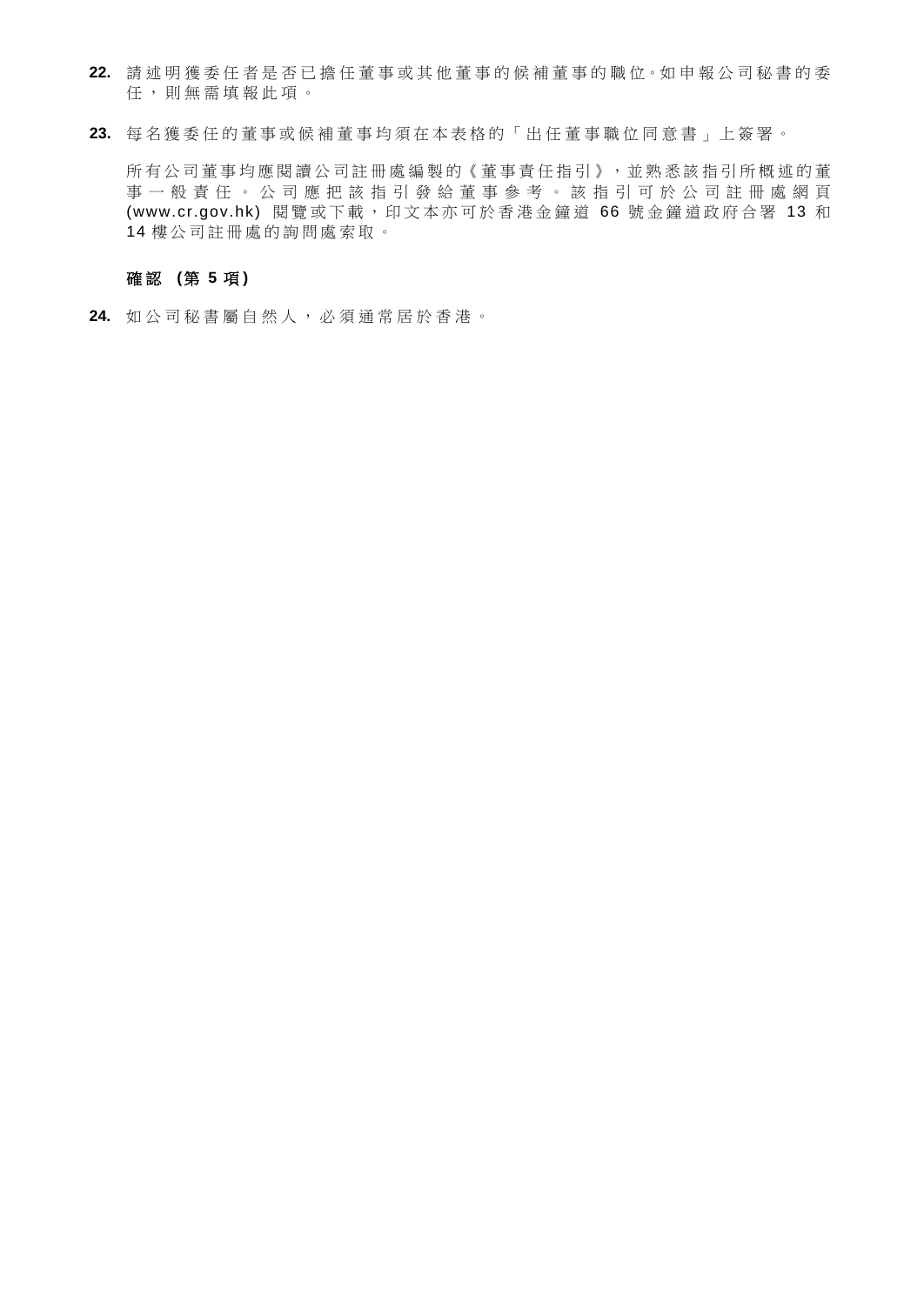# **NOTICE OF CHANGE OF COMPANY SECRETARY AND DIRECTOR (APPOINTMENT**/ **CESSATION)**

## **For the purposes of sections 645(1), 645(4), 652(1) and 652(2) of Companies Ordinance (Cap. 622)**

## **Notes for Completion of Form ND2A**

## **Introduction**

- **1.** (a) This form should be used to notify the Registrar of Companies (the Registrar) of the appointment of a company secretary or joint company secretaries (company secretary) or director (including the appointment of an alternate director but excluding the nomination of a reserve director) of a company incorporated in Hong Kong. This form should also be used to notify the Registrar of a company secretary or director (including an alternate director but excluding a reserve director) ceasing to hold office. This form should be delivered to the Registrar for registration within 15 days after the appointment or cessation.
	- (b) Every private company incorporated in Hong Kong must have a company secretary and at least one director who is a natural person. The sole director of a private company must *not* also be the company secretary of the company. A private company having only one director must *not* have as company secretary a body corporate the sole director of which is the sole director of the private company. If the private company is a member of a group of companies of which a listed company is a member, the private company cannot appoint a body corporate as its director.
	- (c) Every public company and company limited by guarantee must have a company secretary and at least two directors, one of whom may be the company secretary. A body corporate must *not* be appointed as a director of these types of companies.
	- (d) Where a private company has only one member and that member is also the sole director of the company, the company may by a resolution passed at a general meeting, despite anything in its articles, nominate a person (other than a body corporate) who has attained the age of 18 years as a reserve director of the company to act in the place of the sole director in the event of his or her death.
- **2.** Please use the appropriate form to report the following changes —

| <b>Types of changes</b>                                                                                          | <b>Forms</b> |  |
|------------------------------------------------------------------------------------------------------------------|--------------|--|
| Changes in particulars of the company secretary or director (including<br>alternate director) of a local company | Form ND2B    |  |
| Nomination or cessation of nomination of the reserve director of a local<br>company                              | Form ND5     |  |
| Changes in particulars of the reserve director of a local company                                                | Form ND7     |  |

- **3.** Please fill in all particulars and complete all items consistently in either Chinese or English. Traditional Chinese characters should be used if the form is completed in Chinese. Please note that handwritten forms may be rejected by the Companies Registry.
- **4.** Please complete the Presentor's Reference. Unless the presentor needs to raise a specific issue for the attention of the Companies Registry, no covering letter is required.
- **5.** This form can be delivered by post or in person to "The Companies Registry, 14th floor, Queensway Government Offices, 66 Queensway, Hong Kong". If the form is delivered by post but the Registrar has not received it, the form will not be regarded as having been delivered to the Registrar in satisfaction of the relevant provision of the Companies Ordinance.

# **Signature**

**6.** This form must be signed by a director or the company secretary. A form which is not properly signed will be rejected by the Companies Registry.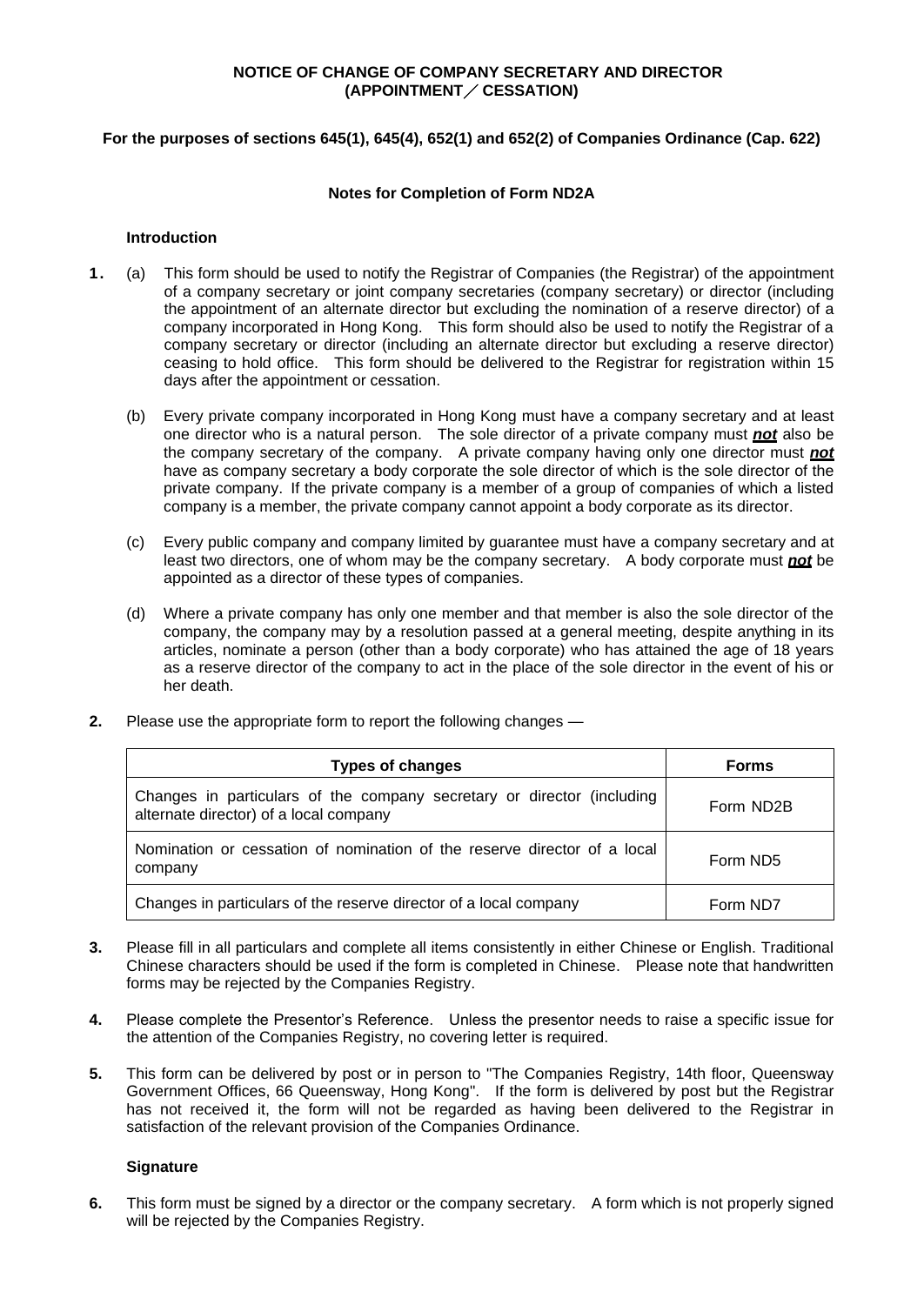# **Cessation to Act as Company Secretary**/ **Director (Section 2)**

- **7.** Please indicate the capacity(ies) of the person(s) ceasing to act. In the case of an alternate director, please state the name(s) of the principal director(s) to whom he or she or it was the alternate.
- **8.** If the company secretary or director who is a natural person has ceased to hold office and has registered the particulars in respect of his or her Hong Kong Identity Card number or passport number with the Companies Registry, please provide such number for identification purposes. If no such particulars have been registered, please state 'Nil' in the boxes provided.
- **9.** If all the partners in a firm cease to be the joint company secretaries of the company, please state the name of the firm in the box for name of Company Secretary (Body Corporate).
- **10.** For a deceased company secretary or director, the date of death should be given as the date of cessation.
- **11.** Please indicate whether the director or alternate director still holds any directorship(s) (including alternate directorship(s)) after the cessation of appointment. There is no need to complete this item when reporting the cessation of appointment of the company secretary.

## **Appointment of Company Secretary**/ **Director (Natural Person) (Section 3)**

- **12.** Please state the capacity(ies) of the appointee(s). If the appointment concerns an alternate director, please state the name(s) of the principal director(s) to whom the appointee is appointed as the alternate.
- **13.** (a) Please provide the *correspondence address in Hong Kong* of the company secretary. Non-Hong Kong addresses or post office box numbers are not acceptable.
	- (b) Please provide the *usual residential address* of the director. If a non-Hong Kong address is given, please also complete the box for 'Country/Region'. 'Care of' addresses or post office box numbers are not acceptable.
- **14.** Please provide the email address of the company secretary or director, if any, to facilitate electronic communication. If there are any subsequent changes in the email address, please notify the Companies Registry by completing Form ND2B.
- **15.** The Hong Kong Identity Card number or, in the absence of which, the number and issuing country region of the passport of the company secretary or director should be given. If he or she holds neither a Hong Kong Identity Card nor a passport, please state 'Nil' in the boxes provided.
- **16.** Please indicate whether the appointee is an existing director or alternate director of the company at the time of appointment. There is no need to complete this item when reporting the appointment of the company secretary.
- **17.** Every newly appointed director or alternate director must sign the 'Consent to Act as Director' in this form.

All directors of the company are advised to read 'A Guide on Directors' Duties' published by the Companies Registry and acquaint themselves with the general duties of directors outlined in the Guide. Companies should provide copies of the Guide to their directors for information and reference. The Guide is accessible on the Companies Registry's website (www.cr.gov.hk). Hard copies are also available at the information counters of the Companies Registry on the 13th and 14th floors of the Queensway Government Offices, 66 Queensway, Hong Kong.

#### **Appointment of Company Secretary**/ **Director (Body Corporate) (Section 4)**

- **18.** Please state the capacity(ies) of the appointee(s). If the appointment concerns an alternate director, please state the name(s) of the principal director(s) to whom the appointee is appointed as the alternate.
- **19.** If all the partners in a firm are appointed as joint company secretaries of the company, please state the name of the firm in the box for name of Company Secretary (Body Corporate).